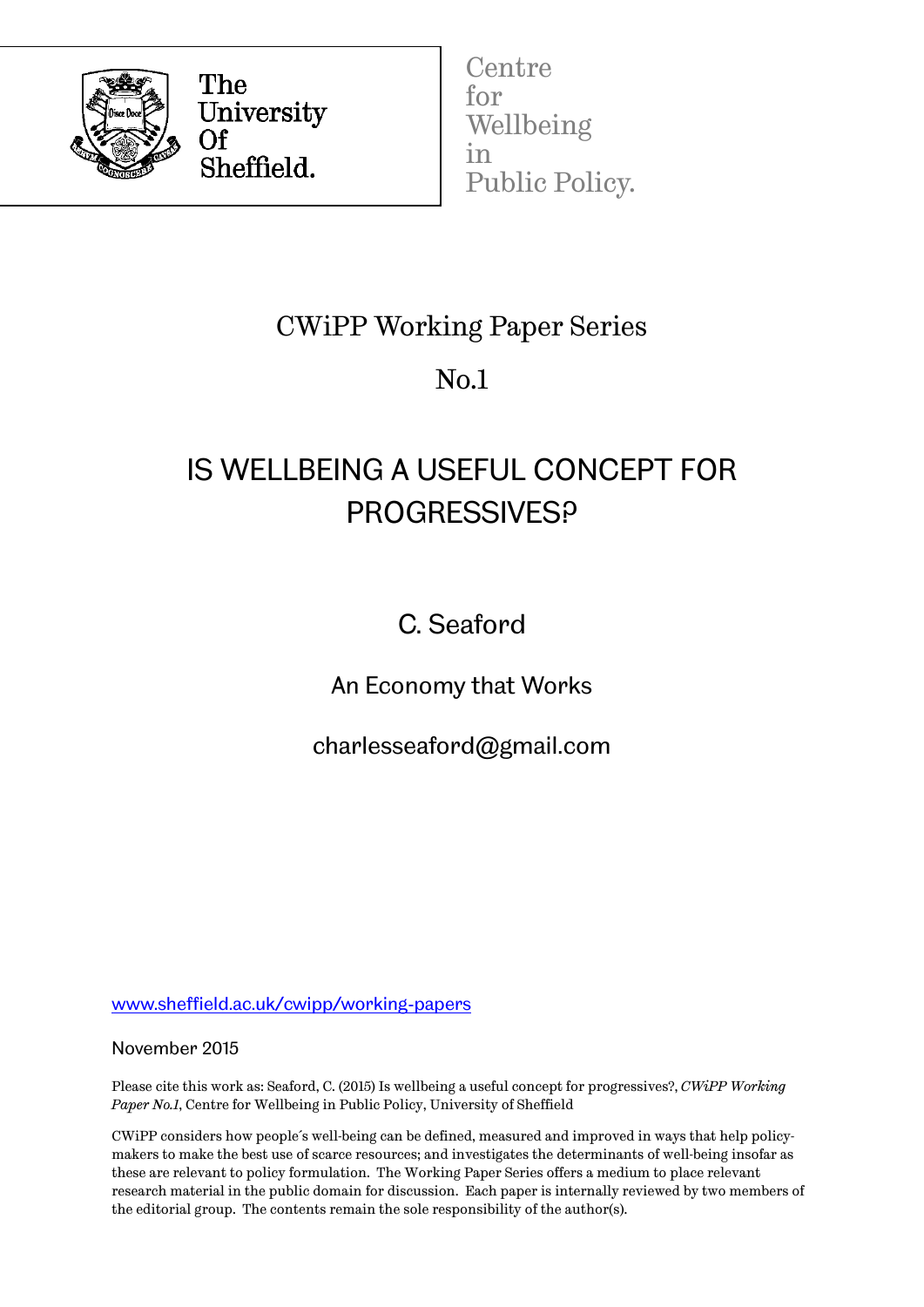#### Abstract

There is nothing new about striving for wellbeing but the concept is particularly useful at the moment, both because the need for an alternative to conventional measures of policy success is acute, and because developments in measurement and analysis make such an alternative practical. We need to ask how efficient different forms of economic activity are at delivering what we really want, and to manage the trade-off between wellbeing now and wellbeing in the future. Wellbeing means we can. Labour, the UK's largest progressive party, is about to create a new economic narrative and policy set. In this paper I argue that wellbeing could play a part in this process.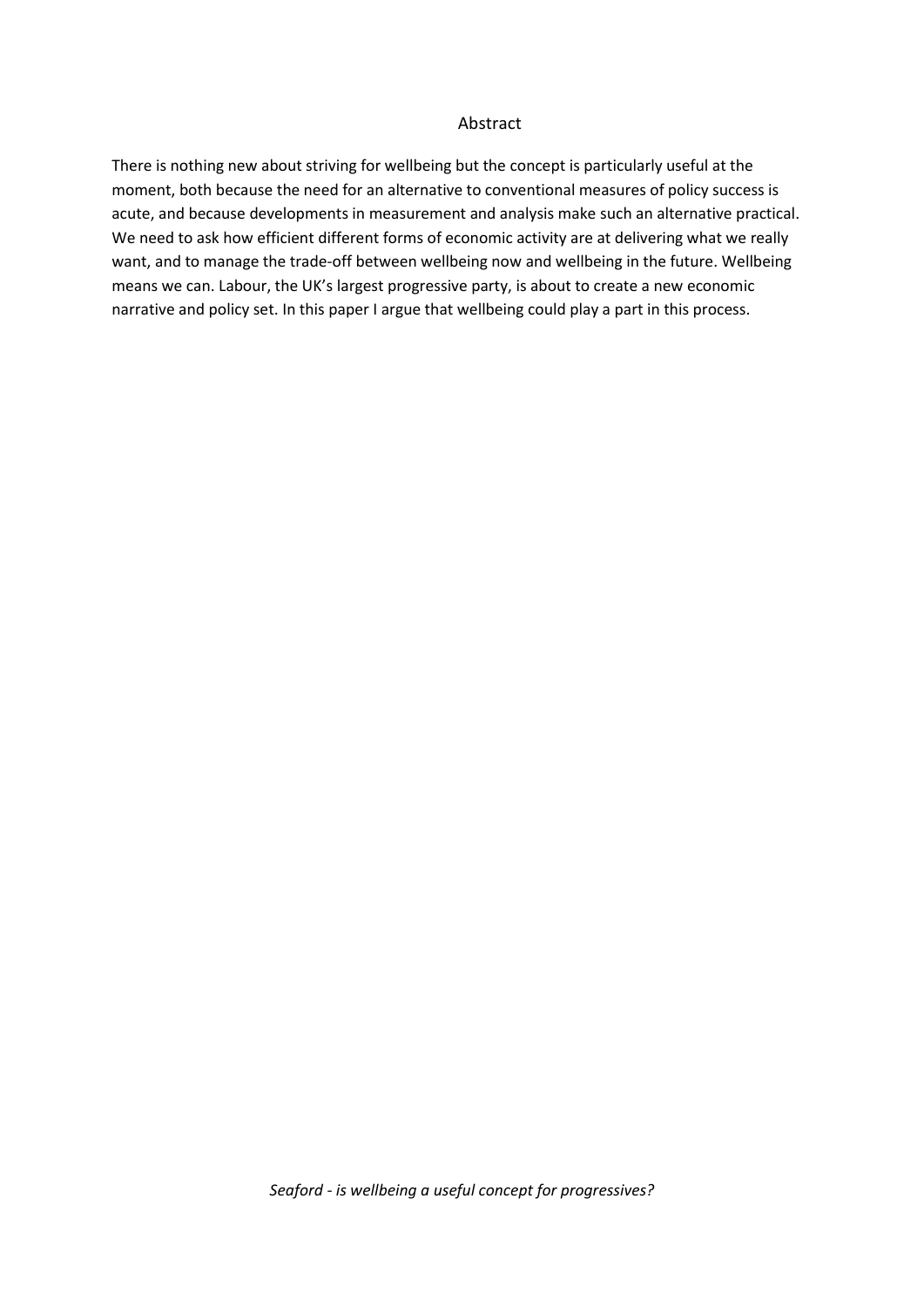## **Is wellbeing a useful concept for progressives?**

#### **Introduction**

It is widely agreed that the Labour party – for better or worse the largest progressive party in England and Wales – did not have a coherent economic story at the last election. In the words of Jon Cruddas, its head of policy until the election,

"We failed to re-establish the essential character of the Labour party. We developed a diceand-slice strategy that balkanised the electorate. Labour only wins when it has a unifying, compelling, national popular story to tell. It has only really won in 1945 ["a country fit for heroes"], in 1964 [on the scientific and technological challenges of the 1960s] and in 1997 [on economic and social modernisation, a compelling vision of national renewal] – when it speaks in deeper, animated language about national prosperity and collective endeavour. [In 2015] we ended up with a cost-of-living, transactional politics."<sup>1</sup>

Labour is now trying to develop a "compelling, national popular story," under a new leadership and using a different, more democratic process. In this paper I will argue that wellbeing could play a part in this story: not the leading part perhaps, but still a significant one.

There is nothing new about striving for wellbeing: it is the state created by 'the good life' and 'the good life' has been a goal for politicians since at least the fourth century BC. Progressives – that is those advocating significant social change – have always used the possibility of increasing wellbeing to support their arguments. However, the concept is particularly useful at the moment, both because the need for an alternative to conventional measures of policy success is acute, and because developments in measurement and analysis make such an alternative practical.

Over the 30 years to 2008, perhaps longer, the critics of capitalism were marginalised and government's role was seen as correcting a few market failures while maximising output and, depending on your political position, redistributing it to some extent. This was the process that was to deliver (and indeed often did deliver) improved chances of a good life. Not everyone has abandoned this *grow, tax, and spend* model, but since 2008 it has become clear to a steadily widening group that it cannot deliver improved wellbeing for the mass of the population, and certainly not in a sustainable and socially just way. The argument is no longer just about how much to tax and spend (although of course austerity politics have sharpened that disagreement), but also about the extent to which governments can and should influence the shape of the economy as well as its size.

Those who want to influence the shape of the economy will argue that we need new structures to channel capitalist energies effectively. Designing these involves going back to fundamentals and asking how efficient different forms of economic activity are at delivering what we really want, i.e. wellbeing or the good life. For while wellbeing may be a function of the quantity of economic activity (measured by GDP), it is not a simple one: the quality of the activity is also important. In addition, if we also ask what impact these different forms of activity have on the environment, we can start to manage the trade-off between wellbeing now and wellbeing in the future, making it easier to deliver wellbeing in a sustainable way.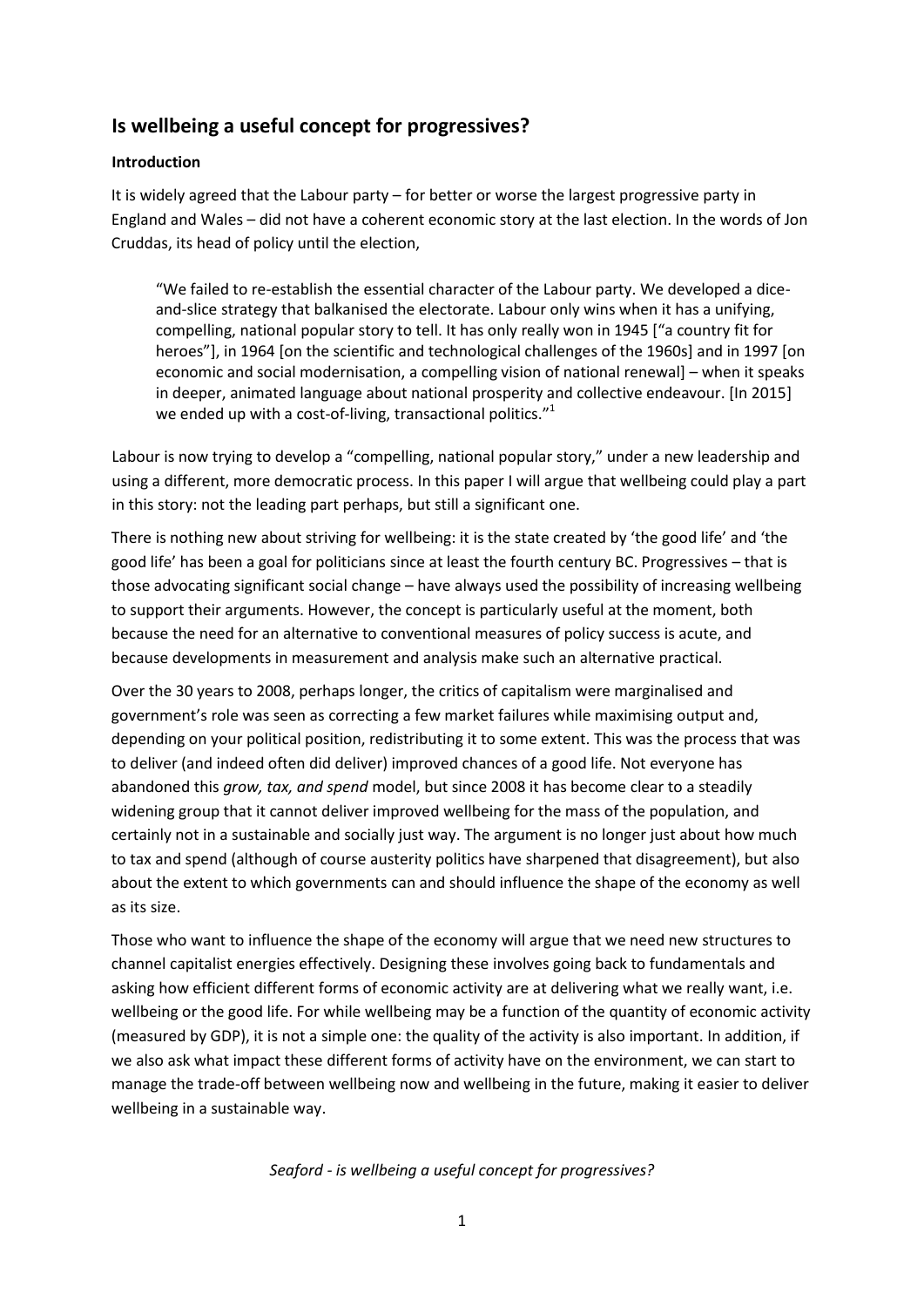In theory, then, wellbeing, the state produced by the good life, should become central to political discussions. For if we can only measure wellbeing, it will provide a common standard of success for diverse policies aiming at diverse intermediate objectives, and affecting the quality and quantity of economic activity. This common standard will allow us to judge these intermediate objectives according to their contribution to the end goal, wellbeing, rather than simply accepting them as givens. It will also make it easier to consider interactions between policies in different areas and to develop an integrated policy framework, rather than one that lets traditional intermediate economic objectives trump all others. This integration is essential, it has been argued, if we are to achieve sustainable development.<sup>2</sup>

On the other hand, if you still believe that the traditional intermediate objectives of economic policy – a growing economy, efficient markets and a fair distribution of income – really are givens and really are all that matter, then you are unlikely to think that wellbeing as an independent standard of success is useful, at least in economic policy.

So it is highly significant that wellbeing *can* be measured, at least approximately, by using survey data about people's experience - what is normally referred to as 'subjective wellbeing'. In this respect, wellbeing is not like utility in neo-classical theory and can be used to assess outcomes in a precise way. Hence the recommendations of the *Commission on the Measurement of Economic Performance and Social Progress* (the 'Stiglitz Commission'), 3 and hence measurement initiatives in the EU, the OECD, and at national, regional and local level. These initiatives typically measure wellbeing (that is to say *subjective* wellbeing) alongside traditional measurement of its various drivers and components. It is this which allows us to assess the impact of alternative policies on our ultimate objective – the creation of good lives. The Office for National Statistics' Measuring National Wellbeing programme is one of the leading examples.<sup>4</sup>

This measurement and associated analysis make wellbeing all the more useful for progressives, permitting as they do the translation of idealism into the language of bureaucracy and economics: it is much easier to argue that something is efficient than that it is right. These advances also point to a potentially larger prize: the incorporation of a richer and more expansive concept of wellbeing into government economic ideology, to replace the rather narrow, consumerist one which currently prevails. At the moment this is still potential, an intellectual agenda rather than completed work. (In actually existing policymaking, wellbeing remains a tool for improving certain kinds of public service delivery).

In short wellbeing is potentially useful for progressives because it allows them to outflank conservatives. They no longer have to fight on the ground preferred by their opponents – what it takes to deliver economic efficiency traditionally defined – but can engage in a broader argument about what it takes to deliver wellbeing, using measures of subjective wellbeing as the standard. This opens up new possibilities for change. And progressives can support the resulting arguments with analysis and evidence.

The rest of this paper is structured as follows. As a preliminary I describe briefly how the notion of a better life has been used by progressives – and conservatives - in the past: the modern debate has more credibility because it is part of a long tradition. I then describe in more detail modern conceptions of wellbeing – the aspirations that give the use of wellbeing as a standard for policy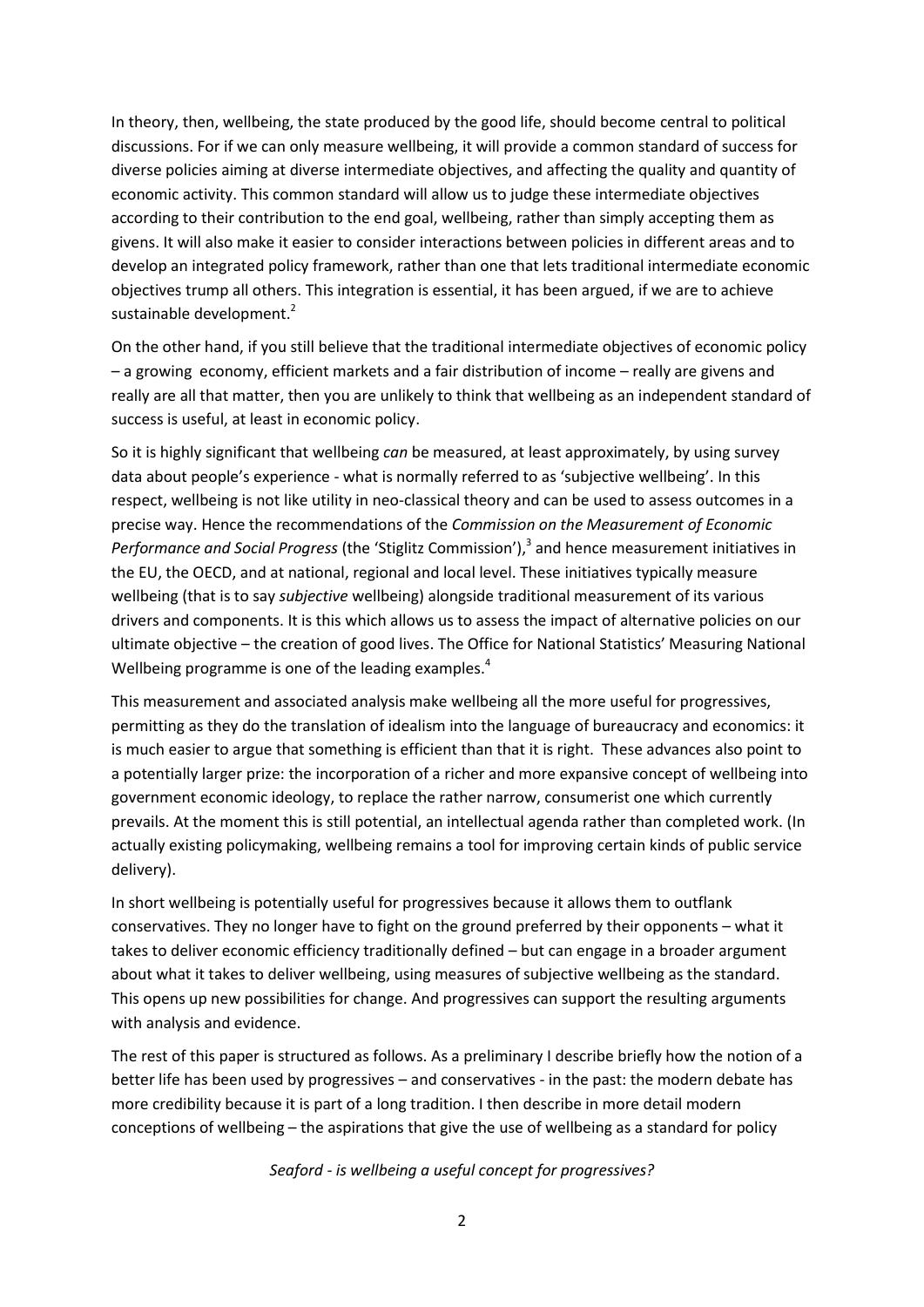some progressive bite and moral force – and the way it can be measured. Next, I describe how wellbeing can be used in policy in general and its implications for economic policy in particular. I also describe how it can help those developing plans for sustainability. I then touch on its role as a unifying narrative before describing the way it can represent a break with standard welfare economics, and thus a break with the economic ideology which currently predominates. Finally I offer some suggestions on next steps.

#### **How wellbeing has been used by progressives – and conservatives - in the past**

Wellbeing is not the exclusive property of progressives. For while wellbeing, or the good life, *can* be a standard for judging social institutions – are they delivering it? – it can equally be defined in terms of those institutions. It then becomes the property of conservatives. In extreme cases, such as the Hindu caste system, these institutions define who is capable of living a truly good life: traditional justifications of caste refer to innate difference between the capacities and desires of members of different castes, differences which make them fit for higher or lower forms of life. Pre-modern attitudes in Europe were less rigid, but often justified inequality on what were in the end the same grounds.

However, even if it is agreed that the good life is and should be available to all, conservatives can still argue that it has to be understood in the context of existing institutions, rather than in the abstract. Indeed they may argue that abstractions arise from institutions and tradition and not the other way round. In this spirit, Michael Oakeshott celebrated the conservative "propensity to use and to enjoy what is available"<sup>5</sup> and Edmund Burke emphasised that what is of value exists within a tradition, "an inheritance from our forefathers", a matter of "ancient laws and liberties"<sup>6</sup>. To talk of some better life that might exist under some alternative arrangements is at best utopian and at worst the first steps to tyranny.

The modern version of this 'inheritance' is the 'free market', an institution which in the neo-liberal interpretation of welfare economics is the most efficient way of delivering wellbeing, and which is the contemporary embodiment of 'ancient laws and liberties'<sup>7</sup>. When progressive wellbeing advocates challenge its outcomes, neo-liberals are even now inclined to see the shadow of Robespierre.

And perhaps they really do have something to be afraid of, for wellbeing can be subversive, and ideals of the good life have been used to judge institutions in the past. Rousseau and Marx, for example, even if they did not frame their arguments in terms of wellbeing, believed that we can conceive of a good life that is not defined by existing institutions. Indeed they argued that existing institutions constrained and corrupted human potential and therefore needed radical reform. Hence, as Rousseau put it, "everything is good as it comes from the hands of the Creator; everything degenerates in the hands of man,"<sup>8</sup> with the result that "man is born free and everywhere he is in chains." His conclusion was we need a new 'social contract' to underpin our institutions." Marx saw work as central to what it was to be a human being (and thus as we would now say, to certain forms of wellbeing). He wrote that "In creating a *world of objects* by his personal activity, in his *work upon*  inorganic nature, man proves himself a conscious species-being." However, existing economic institutions prevent this from happening: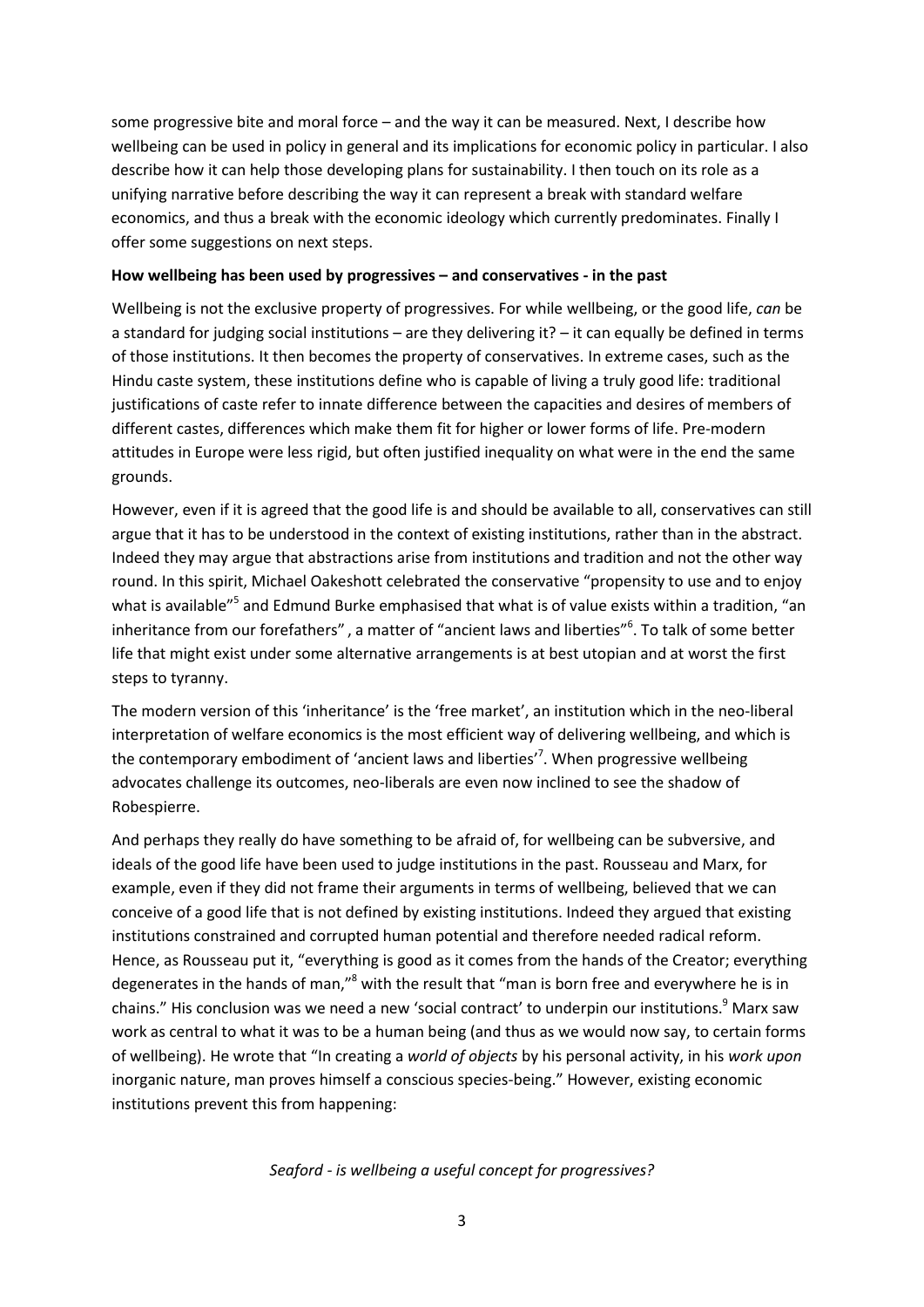"In tearing away from man the object of his production, therefore, estranged labour tears from him his *species-life*, his real objectivity as a member of the species and transforms his advantage over animals into the disadvantage that his inorganic body, nature, is taken from him. $^{\prime\prime}$ <sup>10</sup>

Arguably Luther too should be placed in this tradition, in so far as he proclaimed that the gospel of Christ rather than the Catholic church was the route to a Christian life, and that the church as an institution was failing in its mission. And Jeremy Bentham's doctrine of utilitarianism, the view that pleasure should be maximised and pain minimised, offered a standard, an authority, with which to critique a whole array of traditional institutions in the late  $18<sup>th</sup>$  and early  $19<sup>th</sup>$  century. As he put it:

"Nature has placed mankind under the governance of two sovereign masters, *pain,* and *pleasure.* It is for them alone to point out what we ought to do, as well as to determine what we shall do. $''^{11}$ 

So while wellbeing is not the exclusive property of progressives it has a solid pedigree of use by progressives as the foundation for a critique of society.

#### **Two concepts of wellbeing: experience versus relationship***.*

There is also a long standing disagreement amongst theorists of wellbeing over whether it should be conceived of in individualistic or collectivist terms. This is not a matter of whether wellbeing is a property of individuals or collectives – good *lives* always belong to individuals (that at least is how I am using the term). The question is rather whether wellbeing characterises man's *experience* or his *relationship* to the world around him. Experience, even when summed, is individual, but relationships add up to the collective.

Bentham is one of the best known advocates of *experience*, for of course the pleasure and pain that form the foundation of his ethics are varieties of experience. In the 19<sup>th</sup> century his utilitarianism became the ethical basis of economics and recently this doctrine has been enthusiastically propagated by Richard Layard and Paul Dolan of the London School of Economics, both progressive advocates of happiness as a policy objective.<sup>12 13</sup> This is sometimes known as the hedonic account of wellbeing. (Utilitarianism, incidentally, appears so obvious to its exponents that they sometimes simply cannot grasp that there is an alternative point of view – for example if you say you value friendship or work for their own sakes, they are inclined to tell you that what you really value is the happiness they bring.)

Advocates of the *relationship* view sometimes write within religious traditions, in which an individuals' relationship with God and his creation is paramount. However, secular writers will often refer to Aristotle's ethics, sometimes as re-stated by Alasdair Macintyre in the 1980s<sup>14</sup>. Aristotle defined wellbeing as eudaimonia – an elusive concept, sometimes (over-)simplified by modern writers to mean the state achieved when living a life that is worthwhile (this 'eudaimonic wellbeing' is often contrasted with the hedonic version). Macintyre amplified this idea by emphasising the role of narrative in the good life:

"I can only answer the question 'what am I to do?' if I can answer the prior question 'of what story or stories do I find myself a part?'... What is better or worse for X depends on the character of that intelligible narrative which provides X's life with its unity"<sup>15</sup>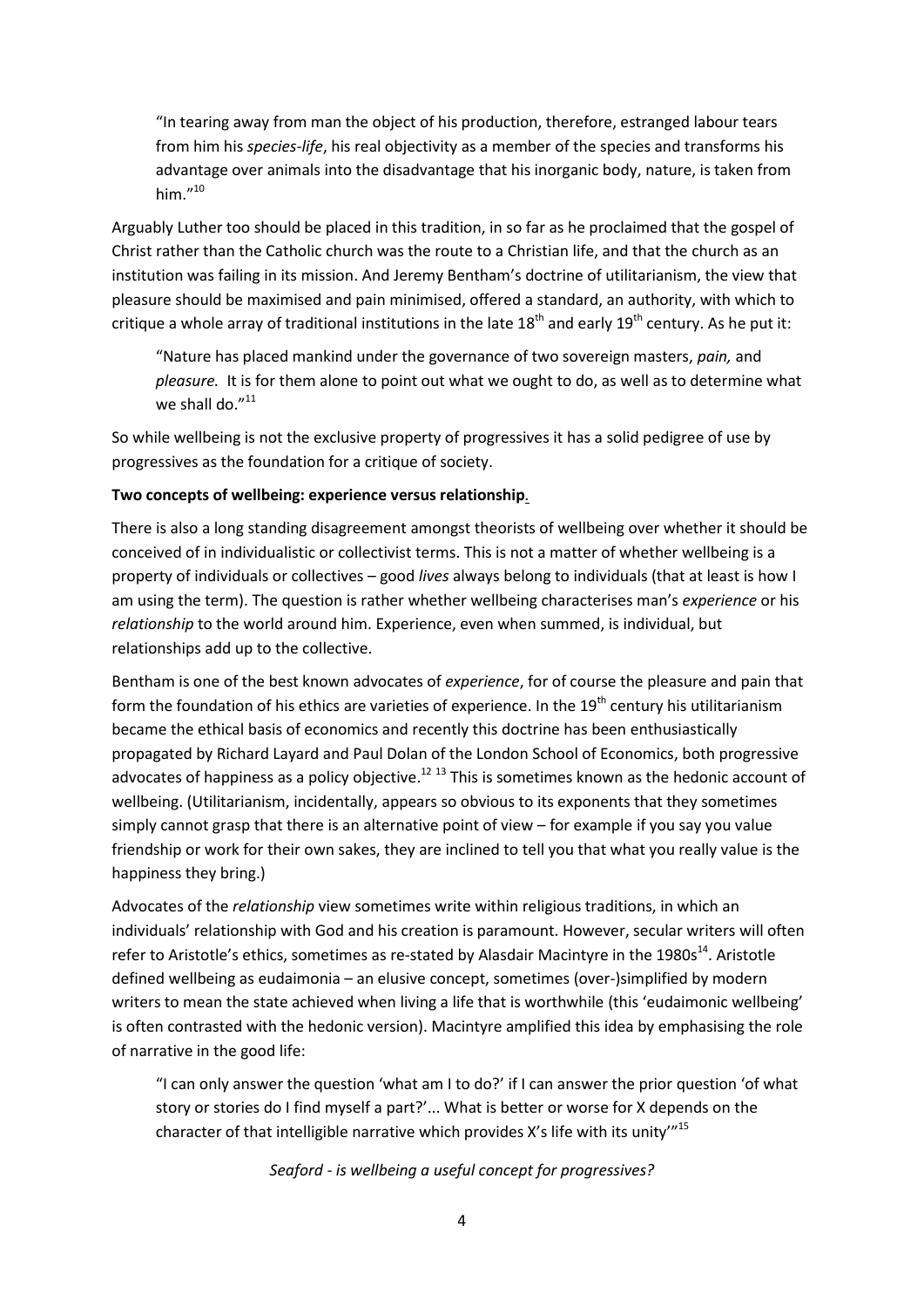Two features of such narratives as conceived by Macintyre are relevant for our purposes. First they are essentially social, and rooted in the live traditions and 'practices' (activities with internal standards of excellence to be achieved through exercise of the virtues) that make up society. Second they involve a *telos* or purpose just as individual practices do, a 'quest'. This is not for some predefined good – instead "The good life for man is the life spent seeking the good life for man"<sup>16</sup> and involves ordering and balancing the fulfilments available from individual practices. The result should be a coherent, intelligible narrative both for the individual life and the collective life of which it is part. Sen and Nussbaum's theories of 'capabilities'<sup>17</sup> can be interpreted as a focus on the conditions for achieving such narratives.

Of course it is open to utilitarians to argue that what give a life story coherence and purpose is the pursuit of pleasure and the avoidance of pain, that all the rest is simply a means to these overarching ends. It is difficult to *prove* this position is wrong. But arguably it reveals the failure of Benthamite utilitarianism to capture many of our intuitions, and many will shy away from its solipsistic conclusion. Above all, perhaps, relationships, being part of something bigger than oneself, the sense of meaning that is derived from narrative and engagement with the world (through participation in traditions and practices), make individual mortality less catastrophic.

Furthermore this preference for a view of the good life in which relationships rather than experience are primary has a sound philosophical basis. Man may not always be a political animal, as Aristotle claimed, but it can be (and has been) argued that he is by his nature a social animal, and in a quite fundamental way: human consciousness is the result of language (allowing that there may be other varieties of consciousness experienced by dumb animals) and language is by its nature social.<sup>18</sup> In other words, so the argument goes, relationships are prior to human experience, are in some sense more fundamental than experience.

#### **A modern progressive conception of wellbeing**

In the last decade or two, accounts of wellbeing have converged somewhat around the concept of 'flourishing.' This concept is underpinned by psychological research and to some extent draws together the two ethical traditions just described, with their emphasis on experience and relationship respectively (it does not reconcile them).

Flourishing as a psychological concept has been elaborated by Corey Keyes and other members of the positive psychology school. Flourishing individuals, in Keyes's words, have positive feelings, an absence of negative feelings, and "function" well, by which he means they

"like most parts of themselves, have warm and trusting relationships, see themselves developing into better people, have a direction in life, are able to shape their environments to satisfy their needs, and have a degree of self-determination".<sup>19</sup>

They also have a positive relationship with society: they

"see society as meaningful and understandable… as possessing potential for growth… they feel they belong to and are accepted by their communities… they accept most parts of society… they see themselves as contributing to society".

This is rather clearly a matter *both* of experience – positive feelings and an absence of negative feelings - *and* relationship, most obviously in the account of the relationship with society, but also in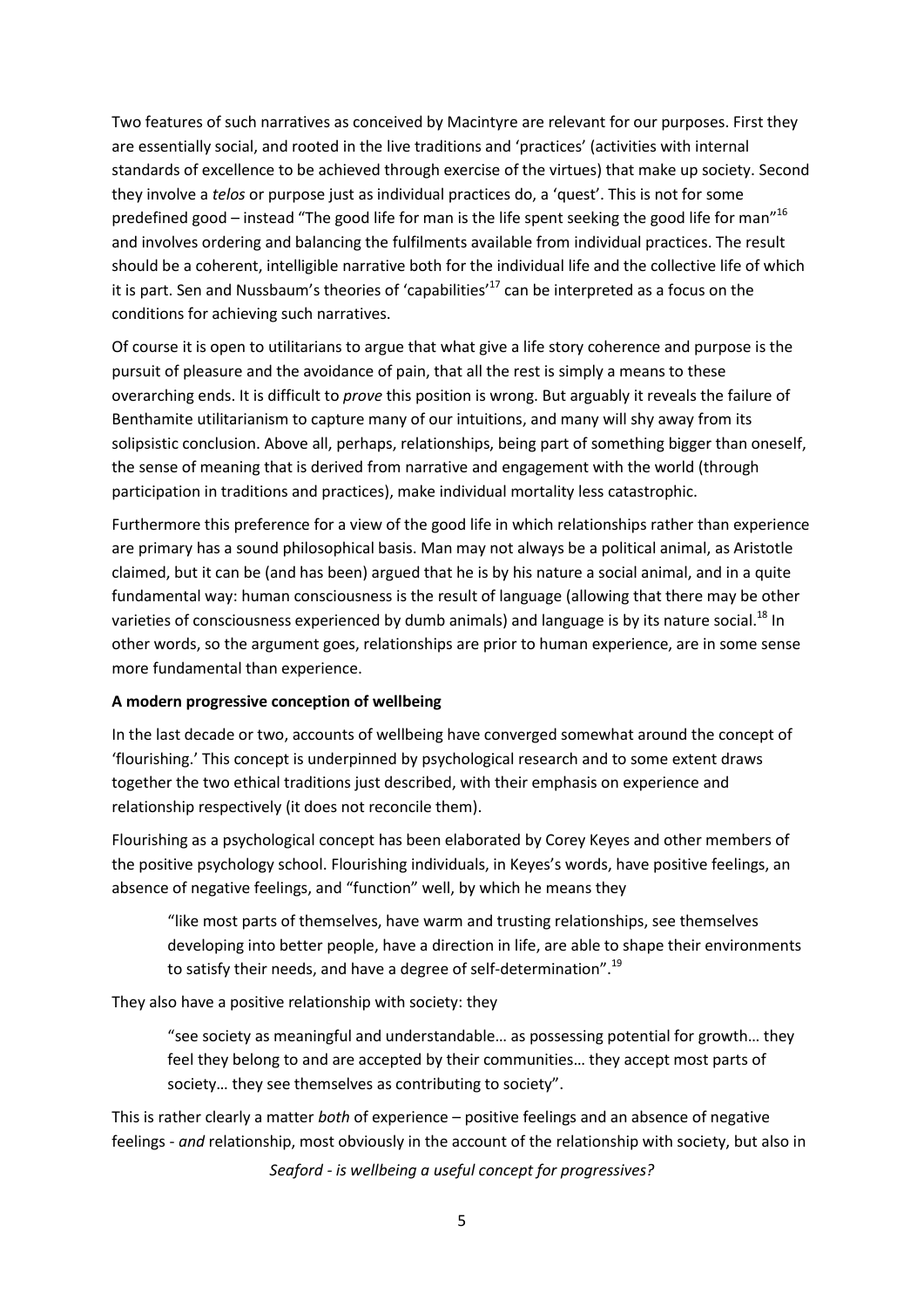the more personal aspects of functioning (it is true, though, that the focus and unit of analysis remains the individual – it is after all part of Western psychology). One might expect – though as far as I am aware it has not been demonstrated quantitatively – that someone living a good life as prescribed by Macintyre is relatively likely to flourish in the way described by Keyes.

Other psychologists – notably Richard Ryan and Edward Deci<sup>20</sup> have shown that good functioning broadly as just described is associated with good feelings, both being grounded in satisfaction of psychological needs. However, the functioning and the feeling remain conceptually distinct and it has been pointed out, for example by Carol Ryff and Burton Singer, $^{21}$  that there are positive feelings which are not associated with good functioning. As far as they are concerned it's the functioning that matters, not the feeling, but others such as Paul Dolan disagree: he maintains it is the feeling that matters, even if the feeling is that agreeable sense of purpose that arises from good functioning<sup>22</sup>. In short the philosophical disagreement about what is important continues, even if for practical purposes both sides can converge on the concept of flourishing because as a matter of empirical fact it is a good way of delivering good feelings.

It is important though that because flourishing is more than feelings or life satisfaction, it is possible to question whether someone spending his life watching television game shows in solitude is flourishing, even if this is the activity he freely chooses, and even if he reports that as a result he feels pleasure and is highly satisfied with life. Similarly it is possible to ask if someone taking a happy drug and spending all day content but in bed is flourishing. For we can examine whether these people demonstrate the characteristics identified by Keyes as signs of flourishing, or whether their psychological needs as identified by Ryan and Deci have been fulfilled – and we might well expect they are not. The implications of this will depend on your ethical position of course. If flourishing is what you value then the answer to the question is important, if feelings or life satisfaction pure and simple are what you value then the answer is less important. (Note that this distinction between flourishing and reporting satisfaction with life does not mean that at a statistical level aggregate scores of life satisfaction are not good proxies for population levels of flourishing).

What *do* people value? I am not aware of any Bentham versus Aristotle poll, but if the features of flourishing can be grouped into successful human relationships and successful human agency (the ability people have 'to shape their environments… and have a degree of self-determination'), then it appears (from the World Values Survey and other sources) that while relationships are valued everywhere, agency tends to be valued more highly in societies where more basic concerns of security and subsistence have been achieved. (In line with this, it is arguable that the construct 'fits' better those societies demonstrating what Ronald Inglehart and Christian Welzel have called 'secular rational' and 'self-expression' values, that is mainly the English speaking and protestant European countries.)<sup>23</sup>

Finally, and crucially as far as policy is concerned, the extent to which a population is flourishing can be measured, at least approximately. For example, the Warwick Edinburgh Mental Wellbeing Scale (WEMWBS) is a survey instrument designed to measure 'positive mental health', a closely related construct including as it does both hedonic aspects ('the subjective experience of happiness') and eudaimonic aspects ('psychological functioning, good relationships with others and self-realisation' and including 'the capacity for self development, positive relations with others, autonomy, self-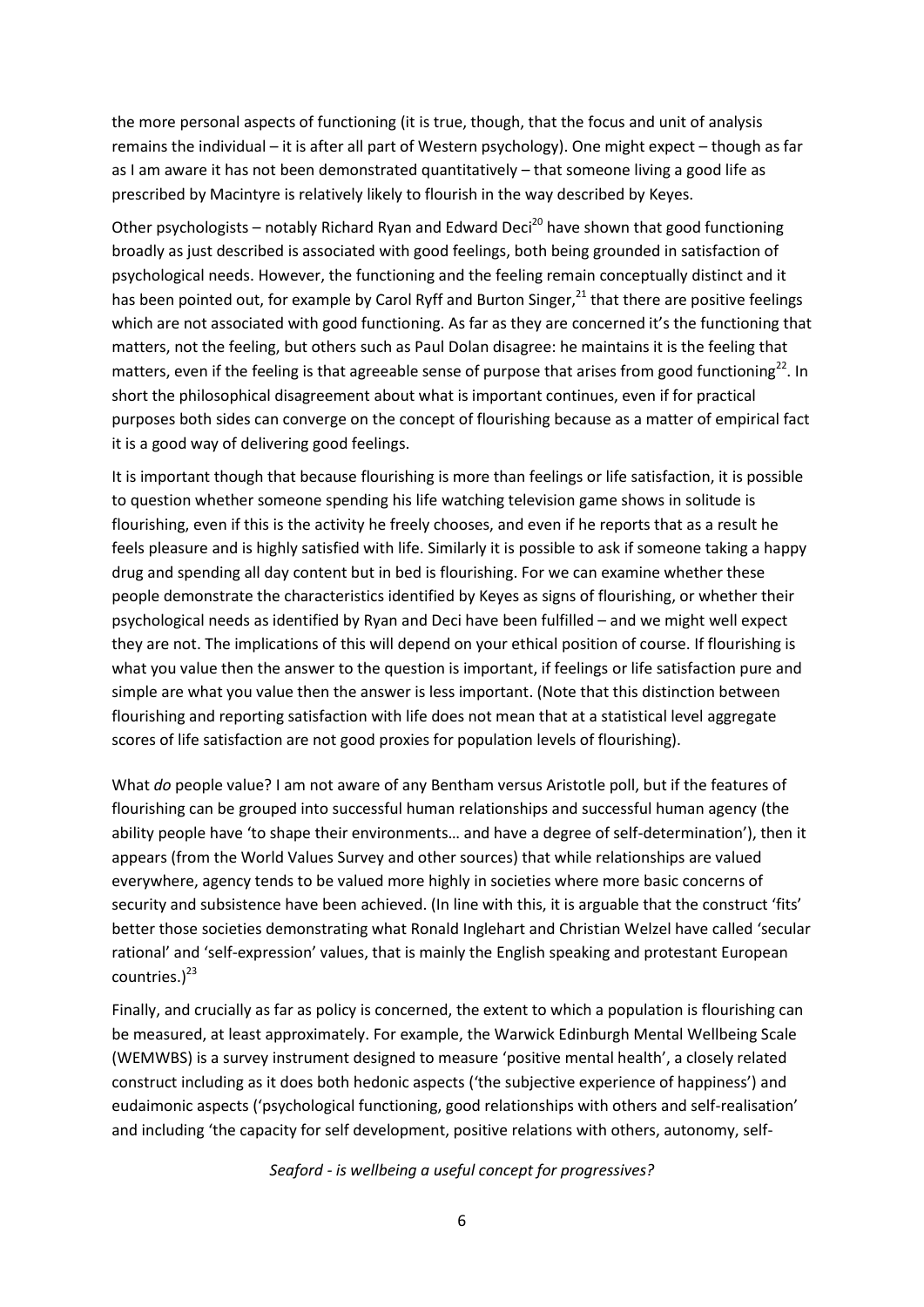acceptance and competence')<sup>24</sup>. Although the instrument has been criticised by the UK Chief Medical Officer<sup>25</sup>, the Office for National Statistics now publishes the results as one of 41 indicators of 'national wellbeing', alongside four other subjective measures of wellbeing (how satisfied people are with their lives, how happy they were yesterday, how anxious they were yesterday, and how worthwhile they think the things they do are).<sup>26</sup> What is more, the surveys containing these questions also measure objective circumstances that are more directly influenced by policy such as housing, education, employment patterns, benefit entitlements and so on, so it is possible to establish statistical relationships between these and flourishing and thus identify potential policy priorities. (In fact most studies around the world establish associations between objective conditions and life satisfaction rather than flourishing; this is an adequate pro tem proxy but not perfect). Of course different people flourish in different ways and what they want and value and need in order to flourish varies, but statistical techniques allow the aggregation of diversity – just as the money and markets do.

Flourishing thus looks like a pretty promising concept for progressives, allowing them to judge current social institutions – and all too often find them wanting. Because it is now possible to measure flourishing and the conditions which encourage it, its advocates believe it should be possible to design and promote reforms that will help put this right. Furthermore, given that people want to flourish and that it makes them feel better, flourishing's advocates feel there must be a way of phasing, packaging and communicating the reforms so that they become electorally feasible – a set of reforms that as it happens will also make it easier to achieve sustainability and social justice (see below).

#### **Wellbeing in policy making**

However, as yet neither flourishing nor wellbeing is in any meaningful way the object of public policy. This is striking, not just because of flourishing's attractions as just described, but because the state is generally held responsible for many of the things which influence whether people will flourish: health, education, employment prospects, economic stability, absence of poverty, a decent environment. Of course flourishing is something individuals do and not something the state delivers, but the evidence is clear that the state can influence the conditions which make flourishing more or less likely.

The reason for this absence is simple, however. It is taken as a given by policy makers that the various goods just listed are required for wellbeing, and that the challenge is to optimise each of these. Thus the object of health policy is better health, the object of education policy is better education and so on – in each case better is as traditionally defined, typically by professionals in the field. Interactions between the policies do arise, but are either relatively unimportant, or best dealt with through political negotiation or special projects. Given all this, wellbeing as a policy tool appears largely redundant. In fact it *has* had some influence on public health policy, for example on how to deal with alcoholism and loneliness, and on policy for getting people back to work, in both cases largely to guide how to influence people's behaviour. It has also had a limited impact on transport infrastructure decisions,<sup>27</sup> but here, as in the other examples, it is still at the margins, within the specialist decision making frameworks that each policy area uses. What is more it has been argued that this is as it should be. Mathew Taylor, for example, has argued in a New Economics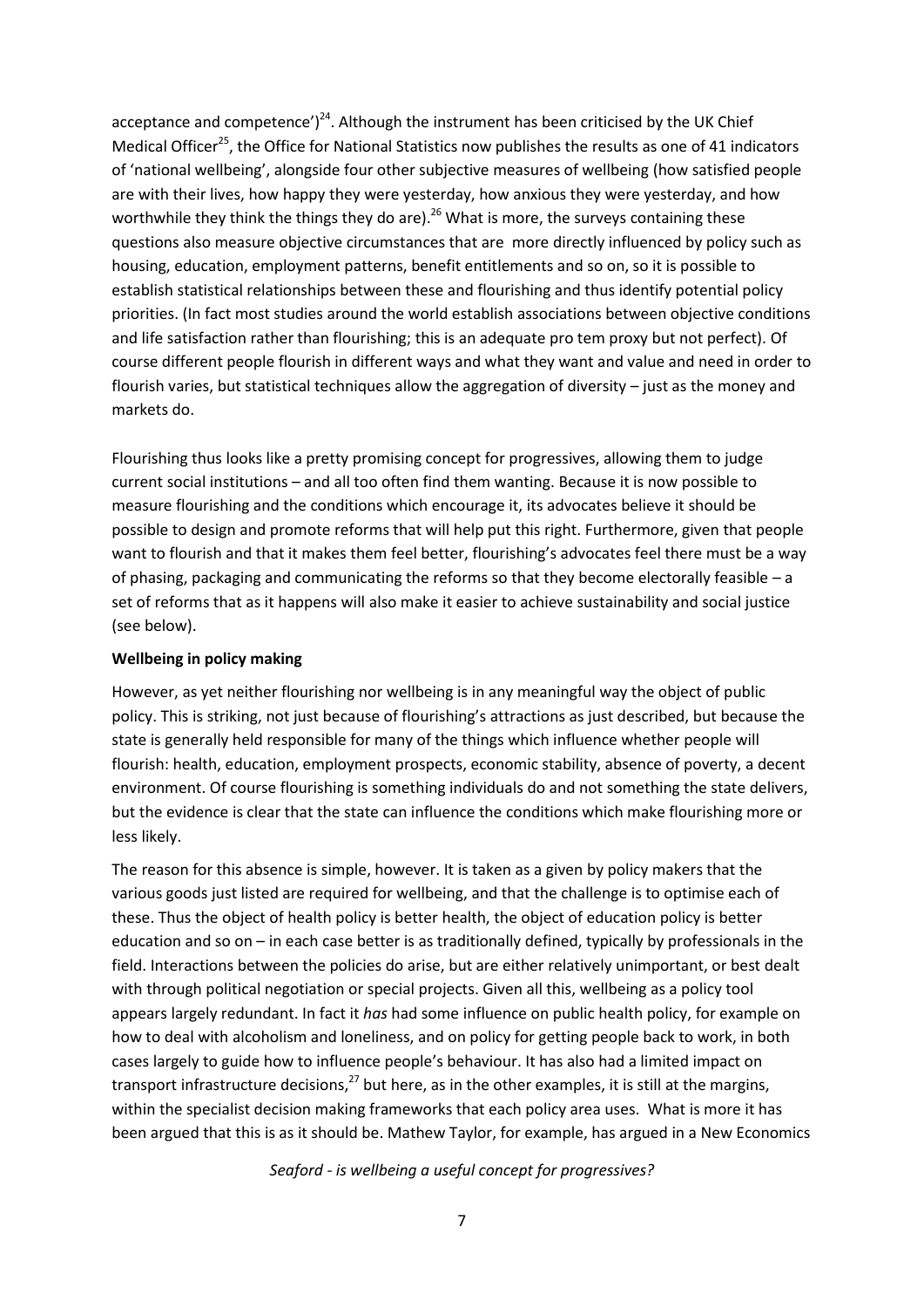Foundation (NEF) essay collection that "the capacity of the state to wield wellbeing measurements for good [probably] comes to a halt" once we move "beyond the vulnerable and genuinely needy." After all, for the most part "it is up to individuals themselves to pursue their own wellbeing and happiness".<sup>28</sup>

But Taylor misses the point: it is of course up to individuals to pursue their own wellbeing, but as already argued governments influence the conditions which in turn influence how successful individuals are likely to be in this pursuit. Subjective wellbeing analysis, by establishing statistical relationships between the objective conditions which are the direct targets of policy and subjective measures of wellbeing, allows us to establish how successful government and specific policies are at doing this. This may not be useful when traditional standards of policy success – better health, better education and so on – are taken as givens, but it is useful when they are called into question, either because of some issues within the field (what are the objectives of education?) or because of interactions between fields (might this regulation improve health but damage employment?).

Subjective wellbeing analysis can then be used to assess the relative impact of various policies on wellbeing, via their impact on intermediate objectives. In this way wellbeing, at least as measured subjectively, becomes the common currency for a new form of cost benefit analysis, as advocated by former Head of the Civil Service Gus O'Donnell and others in a recent report<sup>29</sup>. This doesn't replace political judgement and bargaining, but it can inform it – and it could also inform more deliberative forms of democracy such as citizens' juries. Policy makers – and citizens - will be able to ask, for example, what have been the relative impacts on wellbeing of steps to reduce unemployment in an area, and steps to preserve the environment? Have interventions to increase community cohesion and increase economic activity improved wellbeing? Have the public health interventions in one city been more effective at increasing wellbeing than in another? Can reasons for any differences be identified?

The result of these and similar analyses should be improved decisions 'on the ground'. For example decisions about hospital closures may be improved when the wellbeing of patients and visitors is considered alongside clinical and cost factors. Wellbeing can be taken into account in detailed planning decisions, leading for example to more pedestrianisation schemes, which have been shown to increase social interactions and thus wellbeing. Employers, schools and voluntary sector organisations can be encouraged to use what we know about wellbeing in their work – for example to reduce depression amongst young people. Government can design interventions to 'nudge' people into decisions that will improve their wellbeing – so for example that they spend more time exercising, or volunteering (both good for wellbeing) and less time commuting (very bad for wellbeing).

#### **Wellbeing and progressive economic policy**

But, the reader may well ask, is that really it? Such techniques sound like useful, practical improvements to public administration, but they hardly set the blood racing, or constitute an alternative to the *grow, tax and spend* model referred to at the beginning of this article. They appear for the most part to be improving decisions in situations where markets are not available, rather than representing a challenge to the market paradigm.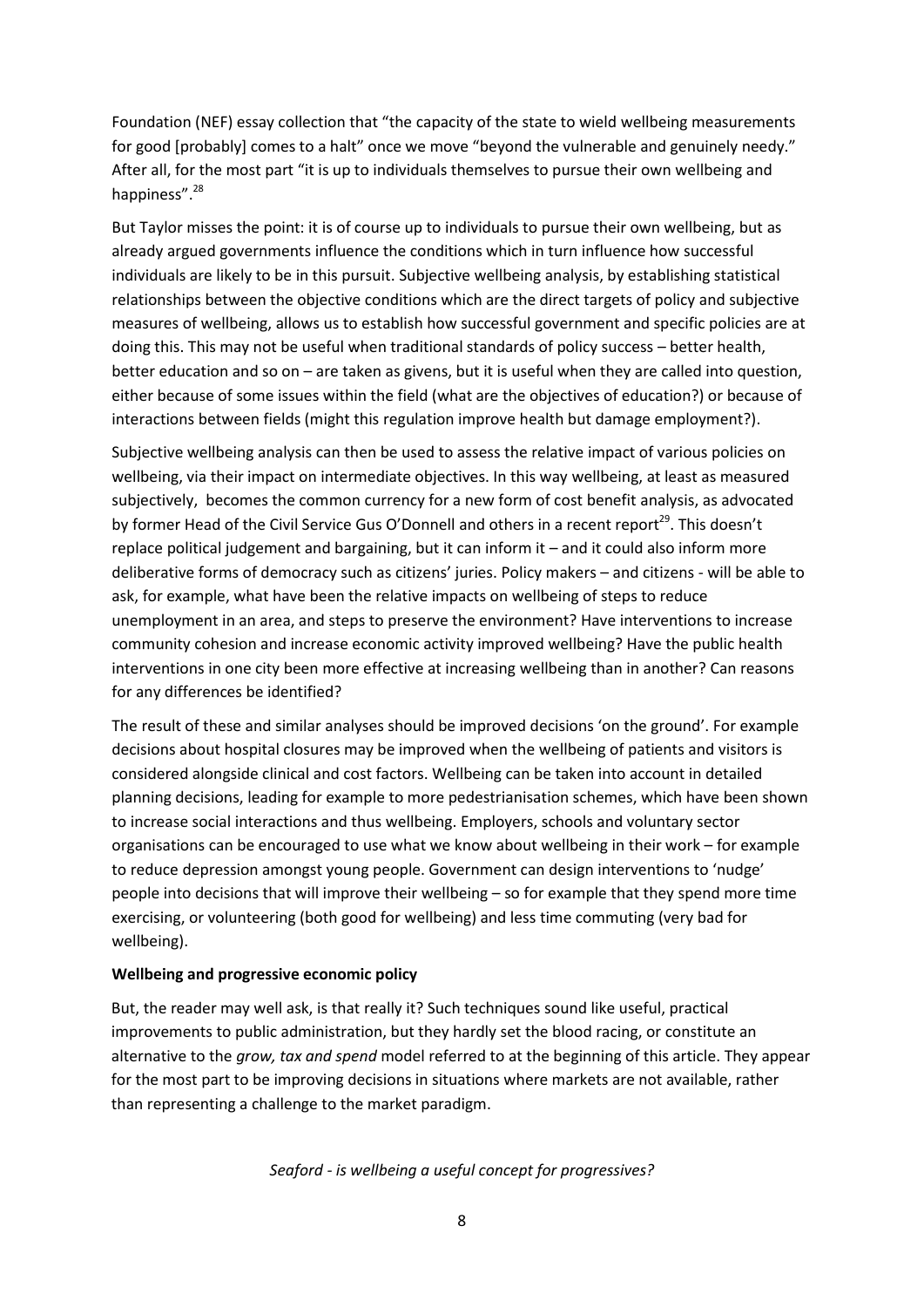However, there is more to play for because the traditional intermediate objectives of economic policy *have* been called into question, and are no longer givens. This is partly because of issues within the field (for example is growth producing rising incomes and rising employment as traditionally assumed?<sup>30</sup> Are there trade-offs between stability and growth?<sup>31</sup>) and partly because of interactions between economic and other policy fields (what are the interactions between economic and environmental objectives? Or between economic and health objectives?). In other words the conditions under which wellbeing analysis becomes relevant are satisfied.

And what kind of policy does this analysis point to? Fortunately there is a wealth of evidence on the economy and wellbeing, and this suggests among other things that:-

- Income is important to wellbeing, but only up to a certain level, which varies from society to society
- Equality is positively associated with wellbeing, although the relationship is complex
- Unemployment is very damaging to wellbeing
- Insecure employment and economic instability are both damaging to wellbeing
- The various components of a 'good job' (in addition to income and security) are strongly associated with well- being; this includes the right amount of work – not too much but not too little either
- Long commutes and having to move home to find work are damaging to wellbeing; children's wellbeing in particular is damaged by geographical mobility $^{32}$ .

This evidence suggests the need for an economic policy designed above all to deliver good jobs in all parts of the country. NEF has used the evidence to define good jobs as those offering a decent income, job security, opportunities for progression, satisfying work, decent conditions, and work-life balance.<sup>33</sup>

Given this and similar evidence, the All-Party Parliamentary Group (APG) on Wellbeing Economics recommended in 2014 that "stable and secure employment for all should be the primary objective of economic policy".<sup>34</sup>

Now, it is not that stable and secure employment for all is rejected as an objective by current policy makers – indeed there are programmes such as the Regional Growth Fund specifically designed to increase employment where it is most needed. But this is not the broad framework for policy, which follows neo-classical prescriptions to deliver growth and efficient markets. The problem for this framework is the overwhelming evidence that growth and efficient markets often fail to deliver stable and secure employment for all. Regional Growth Funds and the like are sticking plaster – the main thrust of policy is not focussed on the goals that the wellbeing evidence points to.

This emphasis on good jobs reflects a more fundamental difference between 'wellbeing economics' and neo-classical economics. The wellbeing evidence draws attention to the importance of quality work in a person's life – its role in flourishing. Thus in the wellbeing account of the economy, work itself is valuable, and its value is dependent not simply on what someone will pay for it, but also on the extent to which it helps the worker him or herself to flourish. As we have already seen, Karl Marx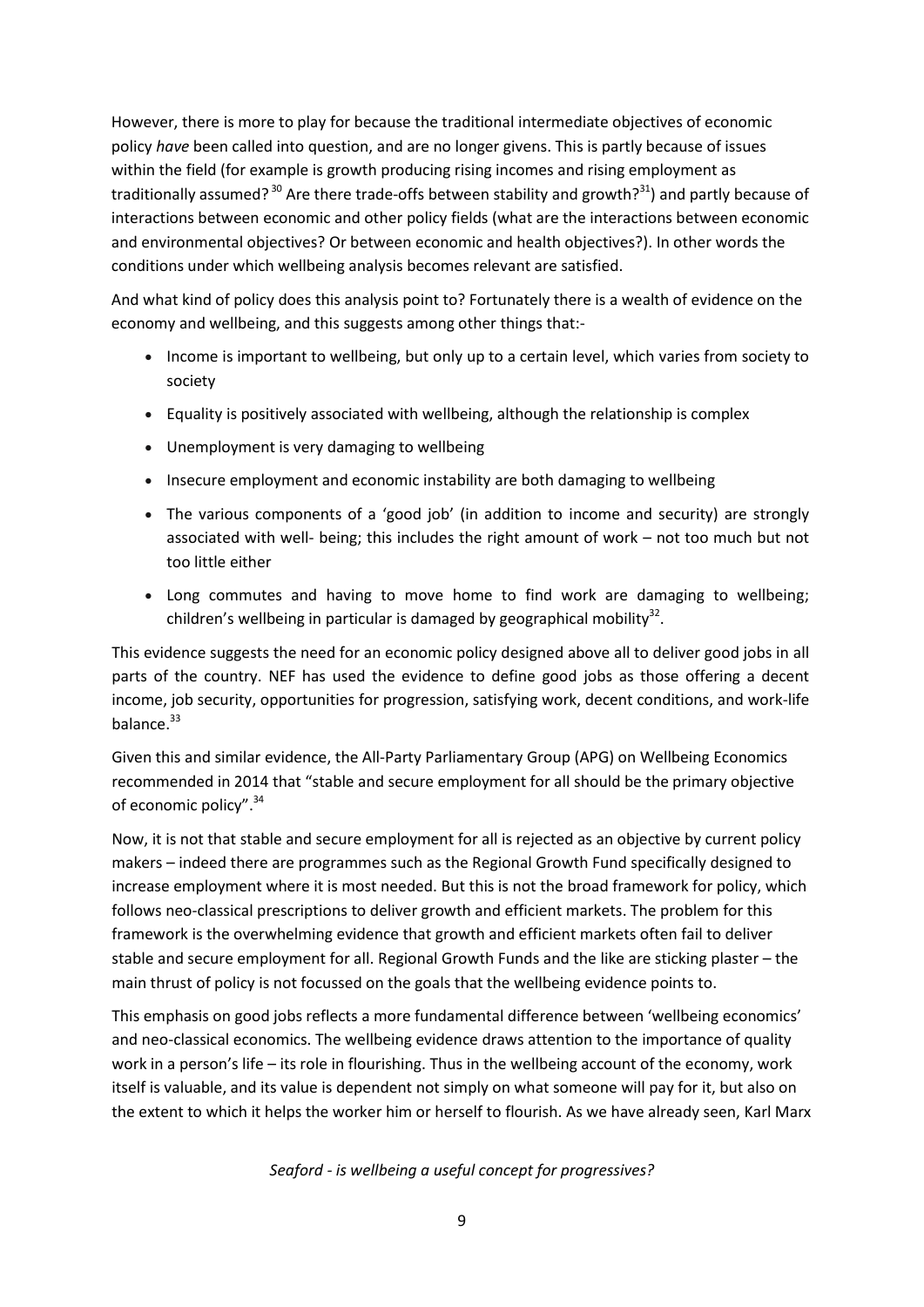emphasises the centrality of work to human identity and more recently Pope John Paul II wrote in his encyclical *Laborem exercens*:

"…as the 'image of God' [Man] is a person, that is to say, a subjective being capable of acting in a planned and rational way, capable of deciding about himself, and with a tendency to selfrealization. As *a person, man is therefore the subject of work….*[Work] actions must all serve to realize his humanity, to fulfil the calling to be a person that is his by reason of his very humanity….[Thus] in the final analysis it is always man who is *the purpose of the work*."<sup>35</sup>

However, in neo-classical accounts of the economy what matters is output – and work is a cost to be minimised. This is reflected in a bias towards consumer rather than producer interests. As Sir Nick Macpherson, Permanent Secretary to the Treasury has put it quite explicitly "From the repeal of the corn laws to the present day, [The Treasury] has tended to favour consumers over producers."<sup>36</sup> In other words, if wellbeing were to be taken seriously on this score, it would require a fundamental rethinking of economic policy.

The APG also called for smaller changes to economic policy. On the basis of the evidence it heard, it recommended that the Low Pay Commission be given a mandate to consider wellbeing evidence when making its recommendations on the minimum wage, that government should address the wellbeing consequences of inequality, that government should actively seek ways to make it easier to work shorter and/or more flexible hours, and that BIS should encourage employers to prioritise employee wellbeing. NEF has also argued that a wellbeing driven economic policy would not use increased geographical mobility to reduce unemployment, nor would it sacrifice maternity rights and the work life balance of mothers of young children so as to reduce the burden of regulation on business.<sup>37</sup>

#### **Wellbeing and sustainability**

And then there is sustainability – that is ensuring that delivering wellbeing now does not compromise wellbeing in the future. In principle this could be achieved through cost-free technological innovation, but this seems unlikely. In reality, as I and Karen Jeffreys, a NEF colleague, have written, it will probably require

"much higher prices for some goods, with the use of natural resources limited through changes to consumption patterns. This will involve either a reduction in aggregate consumption (in the developed world), or at least a change in what is consumed".<sup>38</sup>

This may be achievable in democracies, we wrote, only because

"the evidence from survey data shows that *beyond a certain point*, consumption is not a particularly important driver of wellbeing.<sup>39 40</sup> Other things then matter more, for example security, job satisfaction and social relationships<sup>41</sup>. If this is the case, it may be possible to change patterns of consumption, or restrict growth in consumption without too much damage to wellbeing. Indeed, it may even be possible to increase wellbeing".

In other words the wellbeing evidence suggests there could be a politically feasible pathway to lower or changed consumption: this need not involve a change to human nature (not possible) but rather to the particular conditions, the particular socio-economic structures and culture, which translate universal needs and aspirations into particular consumption patterns.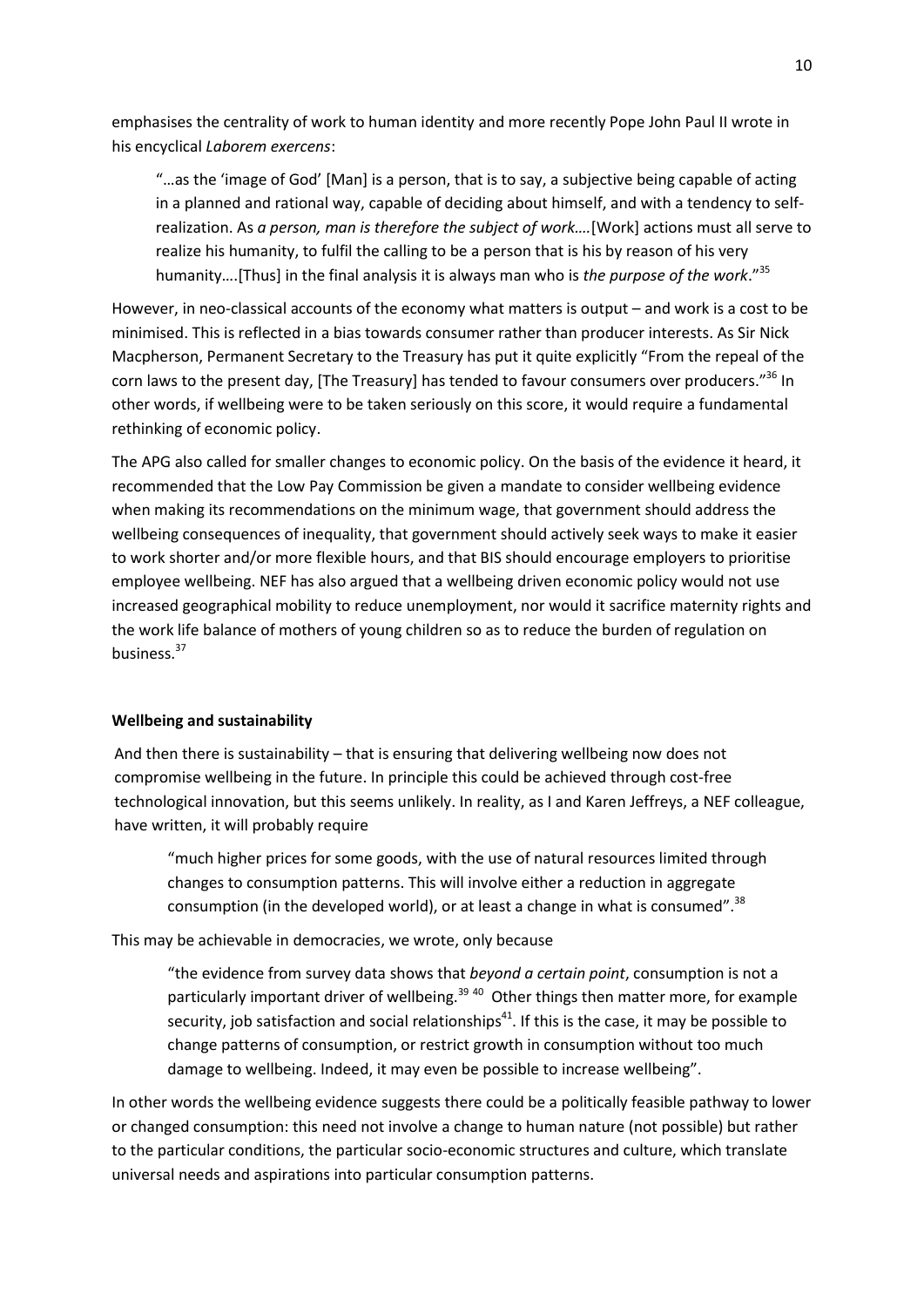This may involve quite radical change – for example to institutions and relative wages so as to make a shorter working week feasible for more people. More generally, the economy can be managed explicitly to achieve the various drivers of wellbeing: economic security, social contacts, improvements to the physical environment, improved health, and so on. <sup>42</sup> Wellbeing evidence does not on its own tell you what to do, what will or will not be feasible – analyses of the economy and of power structures are also needed - but nonetheless progressives can draw on it to *help* map out what to do, to turn aspirations into a plan.

#### **The wellbeing narrative**

Now it might still be asked, apart from the bit about sustainability, what is new? The need for stability and security of employment, the relative importance of raising low rather than high or middle level incomes, the dignity of labour – these are all quite traditional social democratic themes. As Michael Jacobs has put it:-

"Much of wellbeing science… has confirmed only what common sense – if not economic theory or free market ideology – has long told us. And so for Labour much of it is less a revelation than a reminder." <sup>43</sup>

But, he goes on to say,

"…it's no less important for that. Wellbeing provides new justification and new language for goals which Labour already has. Where once Labour tended to make a collectivist argument for full employment, public goods and a fairer distribution of income – that these made for a better *society* – now it can make a more direct appeal to personal happiness or lifesatisfaction. It can argue that such social goods directly increase people's individual wellbeing, even where they may involve a loss or slower growth of private income. In an individualistic age, this may prove a helpful narrative to connect with the concerns of voters."

At the same time, because wellbeing can be measured, it allows us to use the language of evidence and efficiency as opposed to justice and idealism, and sometimes it is useful to couch arguments in these terms. It becomes possible to quantify a critique of capitalism, to quantify the size of its failure to deliver good lives as understood by many people. Progressives can translate a subversive, but all too often ineffective because vague and apparently elitist, critique into the language of bureaucracy, evidence based policy, quantified analysis. In this they are following in the footsteps of 19<sup>th</sup> century social reformers who used health statistics as tools of advocacy.<sup>44</sup>

Jacobs's individualistic narrative and the evidence base are both important, and not just to persuade voters. They may also give progressive politicians the confidence that their interventions are legitimate and founded on a scientific analysis. And that, as anyone familiar with British politics knows, is crucial in the war of nerves between progressives and conservatives. Indeed it is arguable that the only way the state can deliver 'stable and secure employment for all' (to say nothing of sustainability) is by creating a consensus, shared by progressive politicians and progressive business leaders alike, a consensus that supports a package of significant state interventions. The wellbeing narrative and evidence base is likely to be important in building this.

#### **Towards a new economics – and next steps for progressive politicians**

The current debate between progressives and conservatives about wellbeing is primarily about the role of the market. The conservative view is rooted in a liberal version of neo-classical economics,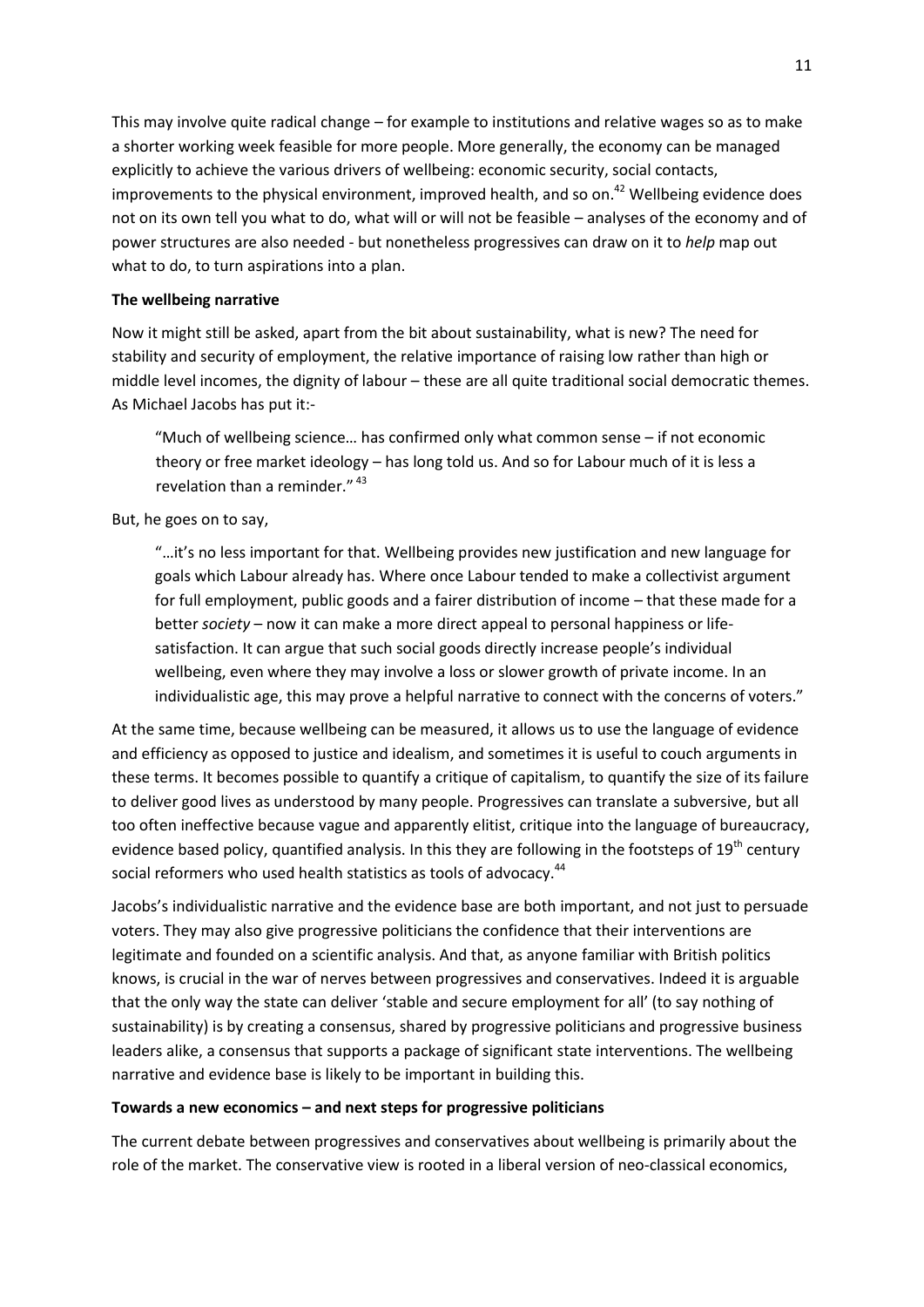and in particular welfare economics. Liberal welfare economists argue that wellbeing (welfare) cannot be measured directly, and that we are forced to fall back on *that which is chosen* as evidence of where wellbeing exists, with the quantity measured in money ('utility' is the construct used, which is simply defined as that which individuals maximise when they make choices; it is then equated with welfare). Wellbeing thus becomes associated with market choices and serves to justify the market as a social institution. Indeed given this assumption it can be shown with elegance and rigour that if our original income distribution is optimal and if we take steps to preserve it, then a perfect market will produce optimal outcomes. It can then be argued (with strikingly less rigour) that politicians should focus on the distribution and economists on the markets.

Neo-classical economists remain correct – of course – that the market remains the best mechanism for allocating much (not all) productive effort. No-one is proposing the creation of a wellbeing based version of Gosplan (the Soviet planning agency) even if some sectors such as health care do require central planning. However, there are two important qualifications to the traditional view. One is that it was never in fact the case that neutral questions about how to maximise the value of output (the province of economists) could be separated from value based questions about how to distribute that output (the province of politicians). This is partly because how you produce output affects the final distribution, given political constraints on re-distribution (the argument put forward by advocates of 'pre-distribution'),<sup>45</sup> but also because it is always inefficient to re-distribute after the event to the extent that markets generate production structures geared to particular patterns of demand, which are in turn a function of the distribution.<sup>46</sup> However, more important from our point of view is that the arrival of subjective wellbeing evidence means we are no longer forced to fall back on *that which is chosen* as evidence of where wellbeing exists. We now have statistical data to supplement or even replace this. Thus even if we believe that the primary moral imperative is to maximise wellbeing (the normal assumption of economists), and even if we accept a little lamely that numbers trump moral conviction (another normal assumption of economists), the judgement that we should rely on markets has become empirical not axiomatic, in other words a judgement on the inevitably limited competence of central planners.

More important perhaps, we can now introduce elements into the economic calculus that are systematically excluded from neo-classical theory. Recognising that choices are functions of structures, we can use wellbeing evidence to critique structures, rather than simply using the choices they produce to validate them (echoes of the difference between Rousseau and Burke). In particular we can address how to optimise two sources of wellbeing – work and community – where individual choices are circumscribed by existing structures. For example in neo-classical economics free trade is always a good thing (except when tariffs are needed to protect an infant industry), since the extra output it results in can be redistributed to compensate losers. In reality, even if that redistribution takes place (a very big if indeed), the impacts of free trade on quality of work or on communities can be negative, and there is no reason to suppose that the additional output can let alone will be used to buy better quality work or better communities. So the net impact on many people's wellbeing will be negative.

This, it needs hardly be said, is a very different account of the world from that adopted by H.M Treasury and indeed most economists.

So what is to be done? The difficulty, to return to the free trade example, is that while at the moment we can be clear that free trade may not always be a good thing, it very often *is* a good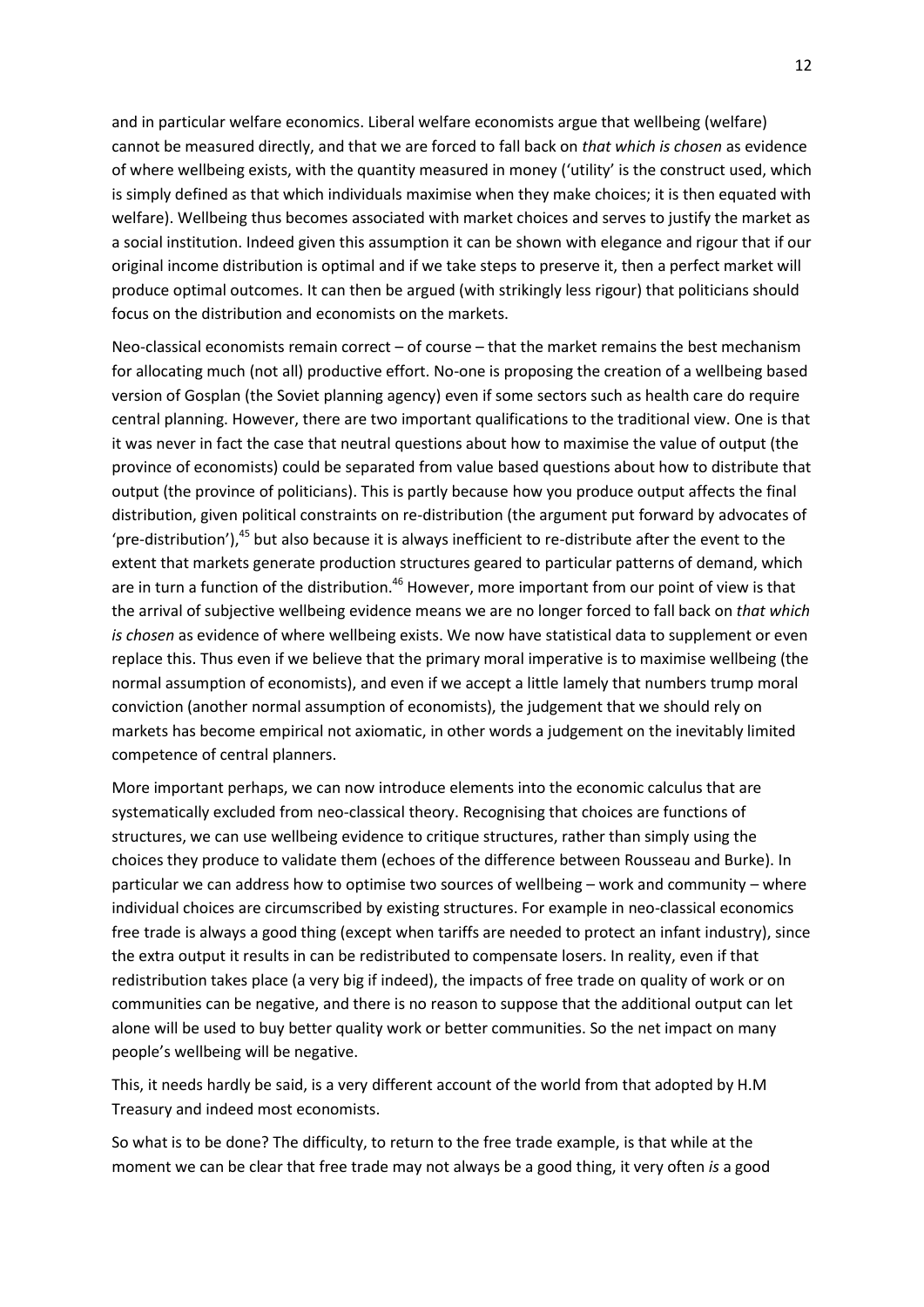thing. H.M. Treasury has an advantage, as things stand, because it can say that free trade is (almost) always a good thing – indeed it has an easy answer to most things. What is needed is the construction of an empirical wellbeing economics, in which outcomes expressed in terms of wellbeing can be predicted given different policies and assumptions.

This is a long term project. But significant progress can be made in the short to medium term. The first step is for progressive politicians and their advisors to use the wellbeing evidence to develop a view of the society they wish to construct. Then they can consider the impact of alternative policies in advancing us towards that society (a matter at least in part of a form of economic analysis that incorporates wellbeing outcomes), together with the barriers to the effective introduction of those policies, and the actions needed to overcome those barriers. This work can begin now.

8 Rousseau J-J., *Emile* (1762)

1

<sup>11</sup> Bentham J., *An Introduction to the Principles of Morals and Legislation* (1781)

<sup>12</sup> Layard R., *Happiness: lessons from a new science* (Allen Lane, 2005)

<sup>13</sup> Dolan P., *Happiness by Design* (Hudson Street Press, 2014)

<sup>14</sup> Macintyre A., *After Virtue* (Duckworth, 1981)

<sup>15</sup> Macintyre A., *After Virtue* (Duckworth, 1981) pp 216-225

<sup>16</sup> Macintyre A., *After Virtue* (Duckworth, 1981) p219

<sup>17</sup> Sen A., *Development as Freedom* (OUP, 2001), Nussbaum M., Women and Development: the capabilities approach (CUP, 2000)

<sup>18</sup> As Daniel Dennett has put it "Perhaps the kind of mind you get when you add language to it is so different from the kind of mind you can have without language that calling them both minds is a mistake" – in *Kinds of Minds: towards an understanding of consciousness* (Basic Books, 1996). This has a neuroscientific basis in so far as split brain research has shown that information is only fully conscious if it reaches the language dominant left hand brain (Dietrich A., *Introduction to Consciousness* (Palgrave, 2007))

<sup>19</sup> Keyes C., 'The mental health continuum: from languishing to flourishing in life' Journal of Health and Social Research 43. 207-22 (2002)

<sup>20</sup> Ryan R. and Deci E. *Self-determination theory and the facilitation of intrinsic motivation,*

*social development, and well-being* in *American Psychology* 55:68–78 (2000)

<sup>21</sup> Ryff C. and Singer B., *The contours of positive human health* in *Psychological Inquiry* 9:1–2 (1998)

<sup>22</sup> Dolan P., *Happiness by Design* (Hudson Street Press, 2014)

<sup>23</sup> World Values Survey, *findings and insights* at www.worldvaluessurvey.org/WVSContents.jsp

<sup>24</sup> Stewart-Brown, S. and Janmohamed, K. *Warwick-Edinburgh Mental Well-being Scale: user guide* (Warwick Medical School, 2008)

<sup>25</sup> *Annual report of the Chief Medical Officer 2013* (DH 2014)

 $^1$  Quoted by Toby Helm *Jon Cruddas: this could be the greatest crisis the Labour party has ever faced in The* Guardian 16 May 2015, insertions added - accessible at [www.theguardian.com/politics/201](http://www.theguardian.com/politics/20)5/may/16/labourgreat-crisis-ever

<sup>&</sup>lt;sup>2</sup> For example by the sustainability think tank E3G **www.e3g.org** and the European Commission FP7 research project BRAINPOoL [www.brainpoolproject.eu](http://www.brainpoolproject.eu/)

<sup>3</sup> Stiglitz J., Sen A. and Fitoussi J-P., *Report by the Commission on the Measurement of Economic Performance and Social Progress* (2009)

<sup>4</sup> www.neighbourhood.statistics.gov.uk/HTMLDocs/dvc146/wrapper.html

<sup>5</sup> Oakeshott M., On Being Conservative, in *Rationalism in Politics* (Liberty Fund, 1962).

<sup>6</sup> Burke E*., Reflections on the Revolution in France (1790)*

<sup>7</sup> Indeed Jonty Oliff-Cooper made a similar point in his essay *Wellbeing: a conservative issue* in Seaford C. (ed) *The Practical Politics of Wellbeing* (New Economics Foundation, 2011).

<sup>9</sup> Rousseau J-J, *The Social Contract* (1762)

<sup>10</sup> Marx K., *Economic and Philosophical Manuscripts of 1844* (1932)